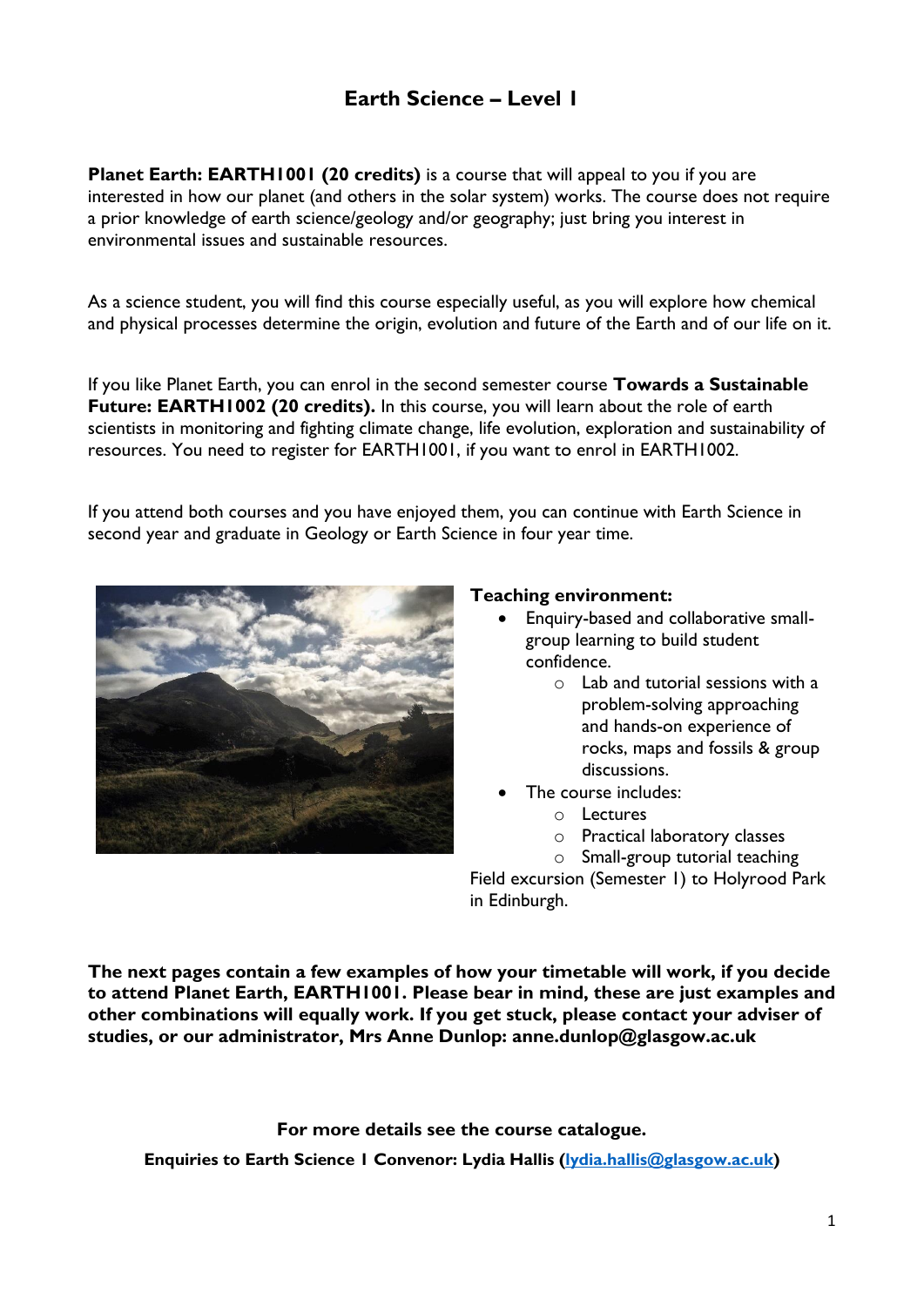| <b>EARTH SCIENCE WITH</b><br>PHYSICS AND MATHS |                                                    |                     |                                               |                       |                       |                       |                       |      |             |  |
|------------------------------------------------|----------------------------------------------------|---------------------|-----------------------------------------------|-----------------------|-----------------------|-----------------------|-----------------------|------|-------------|--|
|                                                |                                                    | <b>MON</b>          | <b>TUES</b>                                   | <b>WED</b>            | <b>THURS</b>          |                       | FRID                  |      |             |  |
|                                                |                                                    |                     | <b>Earth Sci</b>                              | <b>Earth Sci</b>      |                       | <b>Earth Sci</b>      |                       |      |             |  |
|                                                | 9                                                  |                     | Lect                                          | Lect<br>Lect          |                       |                       |                       |      |             |  |
|                                                | 10                                                 |                     |                                               |                       |                       |                       |                       |      |             |  |
|                                                | 11                                                 | Maths               | Maths                                         | Maths                 | Maths                 |                       | Maths                 |      |             |  |
|                                                | 12                                                 |                     |                                               |                       | <b>Maths Lab</b>      |                       |                       |      |             |  |
|                                                | 13                                                 | <b>Physics Lect</b> | <b>Physics Lect</b>                           | <b>Physics Lect</b>   | <b>Physics Lect</b>   |                       | <b>Physics Lect</b>   |      |             |  |
|                                                |                                                    |                     | E Sci                                         |                       |                       |                       |                       |      |             |  |
|                                                | 14<br><b>Physics Lab</b><br>15                     |                     | Lab/Tut                                       | Sport                 | <b>Maths Tut</b>      |                       |                       |      |             |  |
|                                                |                                                    |                     |                                               |                       |                       |                       |                       |      |             |  |
|                                                | 16                                                 |                     |                                               |                       |                       |                       |                       |      |             |  |
|                                                | EARTH SCIENCE WITH GEOGRAPHY AND ARCHAEOLOGY       |                     |                                               |                       |                       |                       |                       |      |             |  |
|                                                | <b>MON</b>                                         |                     | <b>TUES</b>                                   | <b>WED</b>            |                       |                       | <b>THURS</b>          |      | <b>FRID</b> |  |
| 9                                              |                                                    |                     | <b>Earth Sci Lect</b>                         |                       | <b>Earth Sci Lect</b> |                       | <b>Earth Sci Lect</b> |      |             |  |
| 10                                             |                                                    |                     |                                               |                       |                       |                       |                       |      |             |  |
| 11                                             |                                                    |                     | <b>Geog Lect</b>                              | Geog Lect             |                       | Geog Lect             |                       |      |             |  |
| 12                                             |                                                    |                     | <b>Arch Lecture</b>                           |                       | <b>Arch Lecture</b>   |                       |                       |      |             |  |
| 13                                             |                                                    |                     |                                               |                       |                       |                       |                       |      |             |  |
| 14                                             |                                                    |                     | <b>Arch Seminar</b>                           | Sport                 |                       | E Sci Lab/Tut         |                       |      |             |  |
| 15                                             | Geog Lab/Tut                                       |                     |                                               |                       |                       |                       |                       |      |             |  |
| 16                                             |                                                    |                     |                                               |                       |                       |                       |                       |      |             |  |
|                                                |                                                    |                     | EARTH SCIENCE WITH ARCHAEOLOGY AND CELTIC CIV |                       |                       |                       |                       |      |             |  |
|                                                | <b>MON</b>                                         |                     | <b>TUES</b>                                   | WED                   | <b>THURS</b>          |                       |                       | FRID |             |  |
| 9                                              |                                                    |                     | <b>Earth Sci Lect</b>                         | <b>Earth Sci Lect</b> |                       | <b>Earth Sci Lect</b> |                       |      |             |  |
| 10                                             |                                                    |                     |                                               |                       |                       | <b>Celtic Civ Sem</b> |                       |      |             |  |
| 11                                             |                                                    |                     |                                               |                       |                       |                       |                       |      |             |  |
| 12                                             |                                                    |                     | <b>Arch Lecture</b>                           |                       |                       | <b>Arch Lecture</b>   |                       |      |             |  |
| 13                                             | <b>Celtic Civ Lec</b><br><b>Arch Seminar</b><br>14 |                     | <b>Celtic Civ Lec</b>                         |                       |                       |                       |                       |      |             |  |
|                                                |                                                    |                     |                                               | Sport                 |                       | E Sci Lab/Tut         |                       |      |             |  |
| 15                                             |                                                    |                     |                                               |                       |                       |                       |                       |      |             |  |
| 16                                             |                                                    |                     |                                               |                       |                       |                       |                       |      |             |  |